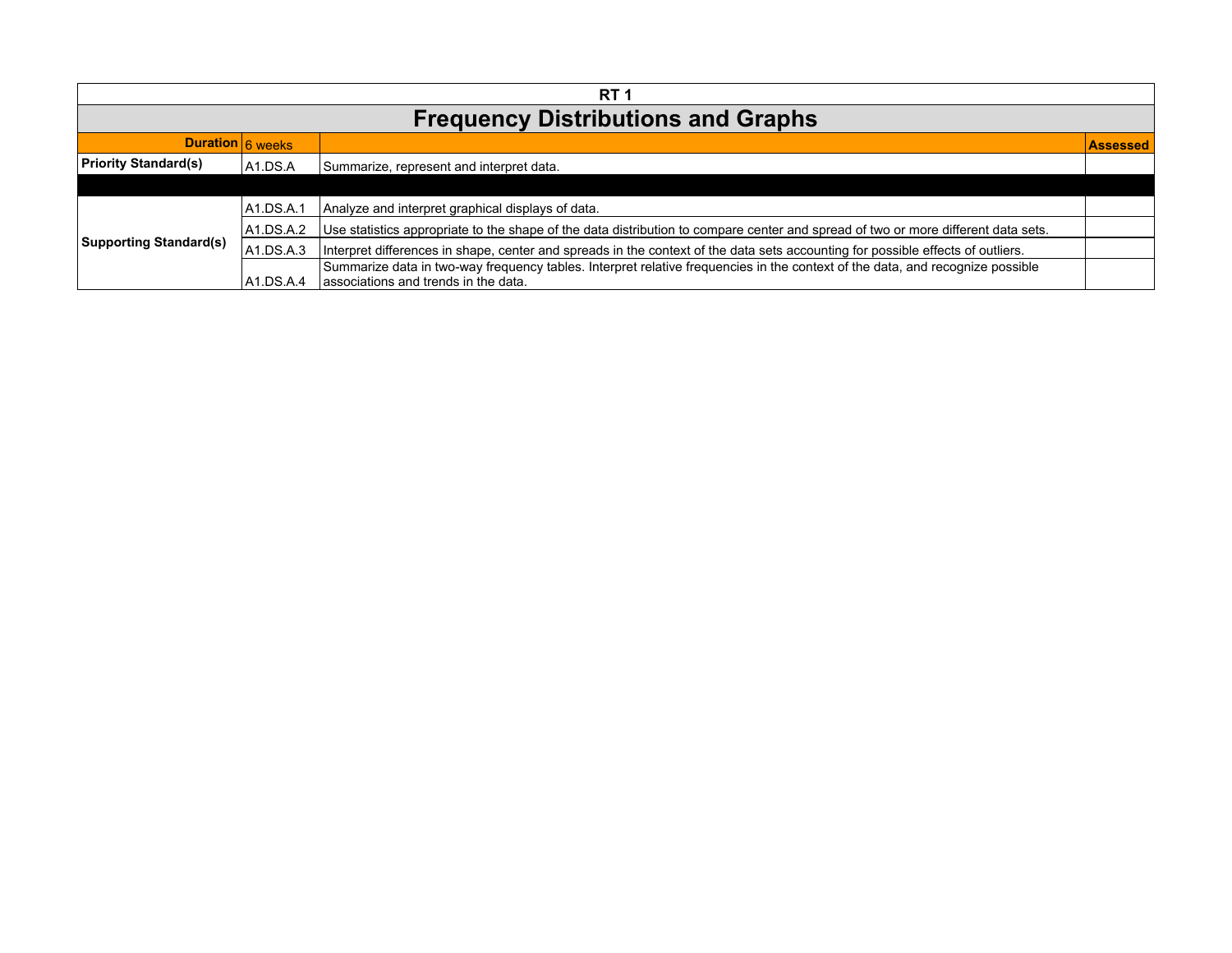| RT <sub>2</sub>               |                  |                                                                                                                                                                                                    |                 |
|-------------------------------|------------------|----------------------------------------------------------------------------------------------------------------------------------------------------------------------------------------------------|-----------------|
| <b>Data Description</b>       |                  |                                                                                                                                                                                                    |                 |
|                               | Duration 3 weeks |                                                                                                                                                                                                    | <b>Assessed</b> |
| <b>Priority Standard(s)</b>   | DSP.A            | Develop understanding of statistical variability                                                                                                                                                   |                 |
|                               | DSP.B            | Draw informal comparative inferences about two populations.                                                                                                                                        |                 |
|                               |                  |                                                                                                                                                                                                    |                 |
| <b>Supporting Standard(s)</b> | DSP.A.2          | Understand that a set of data collected to answer a statistical question has a distribution which can be described by its center,<br>spread, and overall shape.                                    |                 |
|                               | DSP.A.3          | Recognize that a measure of center for a numerical data set summarizes all of its values with a single number, while a measure of<br>variation describes how its values vary from a single number. |                 |
|                               | DSP.B.3          | Analyze different data distributions using statistical measures.                                                                                                                                   |                 |
|                               | DSP.B.4          | Compare the numerical measures of center, measures of frequency and measures of variability from two random samples to draw<br>inferences about the population.                                    |                 |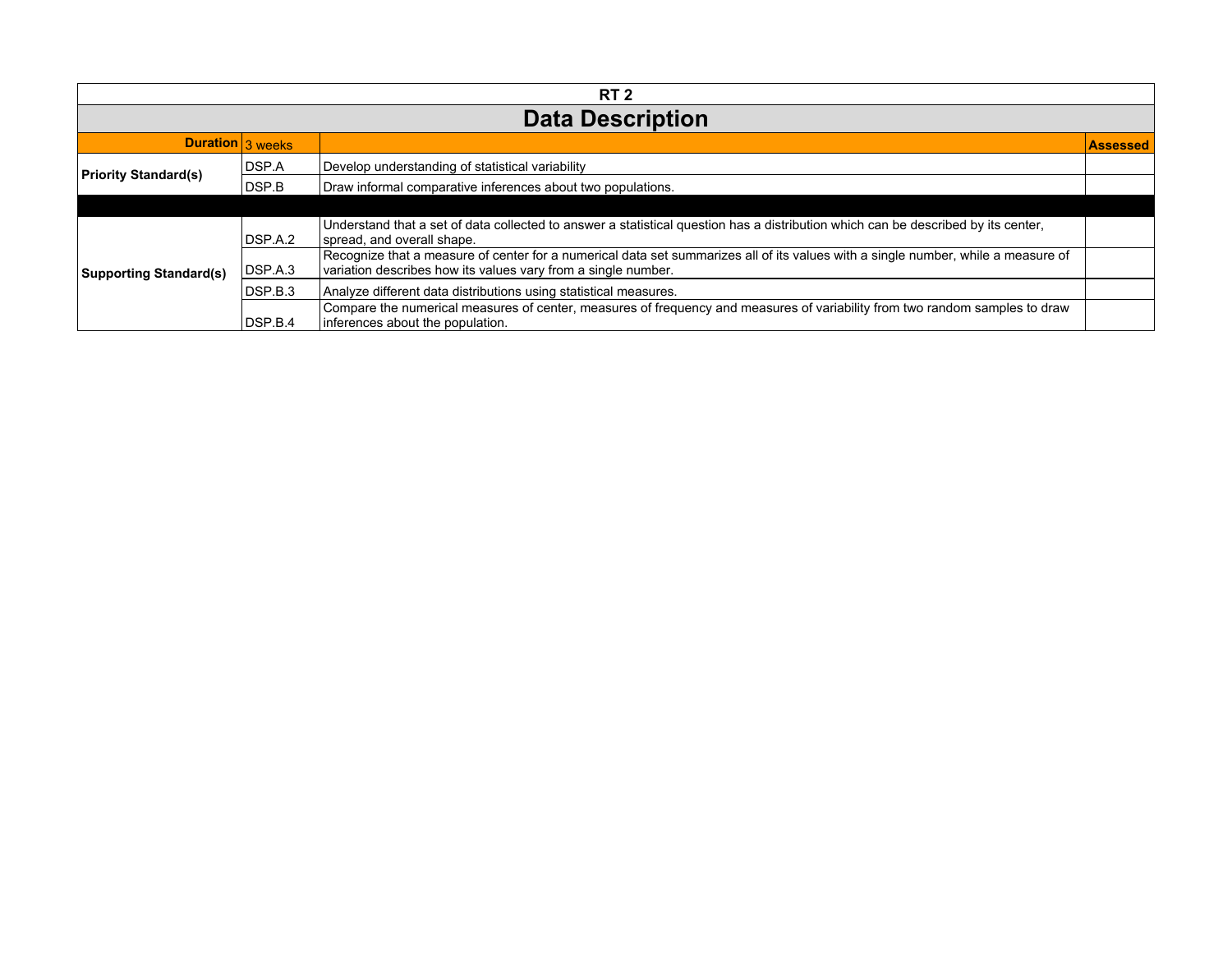| RT <sub>3</sub>                       |                  |                                                                                     |                 |
|---------------------------------------|------------------|-------------------------------------------------------------------------------------|-----------------|
| <b>Probability and Counting Rules</b> |                  |                                                                                     |                 |
|                                       | Duration 4 weeks |                                                                                     | <b>Assessed</b> |
| <b>Priority Standard(s)</b>           | G.CP.A           | Understand independence and conditional probability and use them to interpret data. |                 |
|                                       |                  |                                                                                     |                 |
| <b>Supporting Standard(s)</b>         | G.C.P.A.2        | Understand the definition of independent events and use it to solve problems.       |                 |
|                                       | G.CP.A.3         | Calculate conditional probabilities of events.                                      |                 |
|                                       | G.C.P.A.6        | Apply and interpret the Addition rule for calculating probabilities.                |                 |
|                                       | G.CP.A.7         | Apply and interpret the Multiplication rule in a uniform probability model.         |                 |
|                                       | G.CP.A.8         | Use permutations and combinations to solve problems.                                |                 |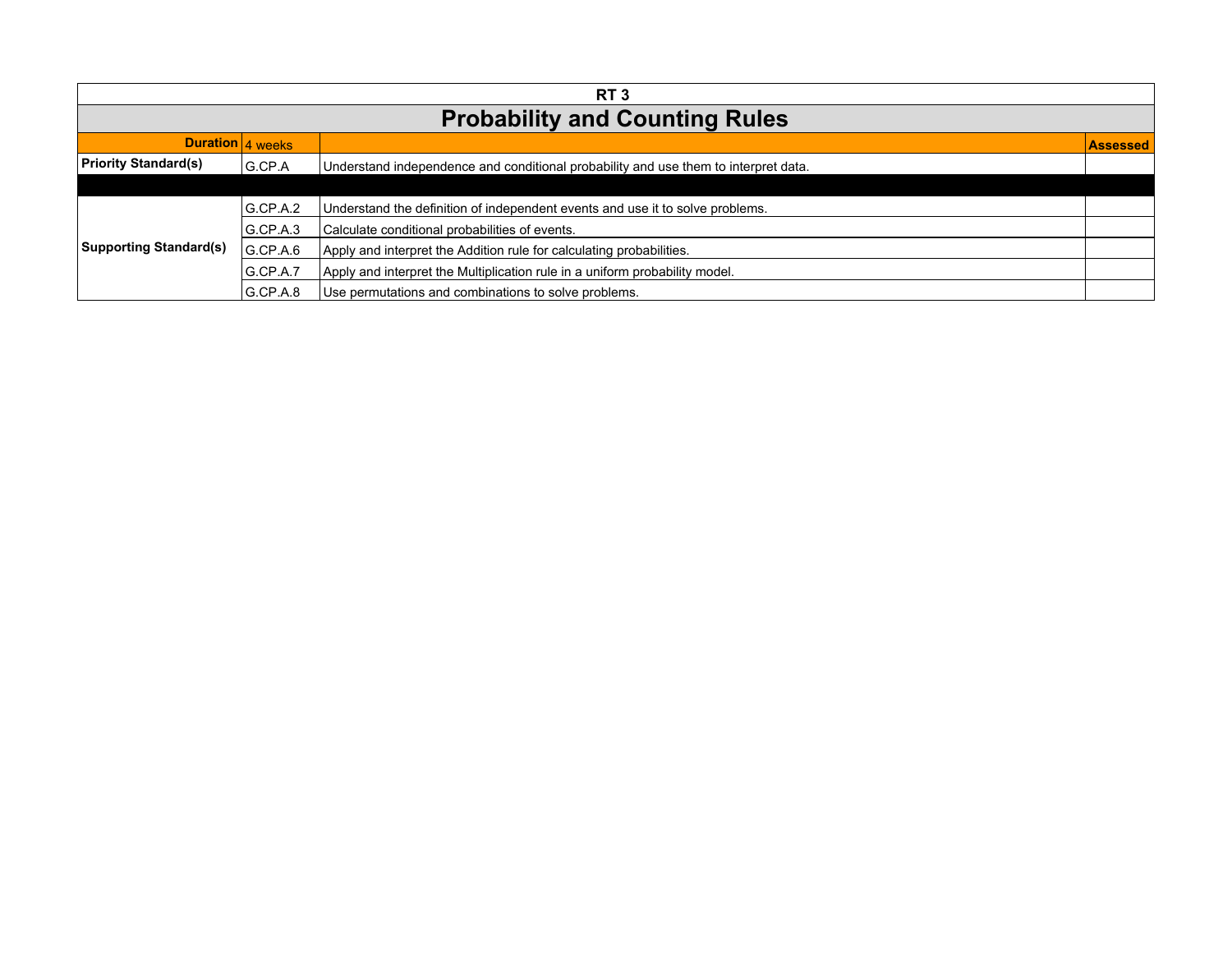| RT <sub>4</sub>                           |            |                                                                                     |                 |
|-------------------------------------------|------------|-------------------------------------------------------------------------------------|-----------------|
| <b>Discrete Probability Distributions</b> |            |                                                                                     |                 |
| Duration 3 weeks                          |            |                                                                                     | <b>Assessed</b> |
| <b>Priority Standard(s)</b>               | A1.DS.A    | Summarize, represent and interpret data.                                            |                 |
|                                           | IA2.DS.A   | Make inferences and justify conclusions.                                            |                 |
|                                           |            |                                                                                     |                 |
| <b>Supporting Standard(s)</b>             | 1A1.DS.A.3 | Interpret differences in shape, center and spreads in the context of the data sets. |                 |
|                                           | A2.DS.A.4  | Use data from a sample to estimate characteristics of the population.               |                 |
|                                           | A2.DS.A.6  | Analyze decisions and strategies using probability concepts.                        |                 |